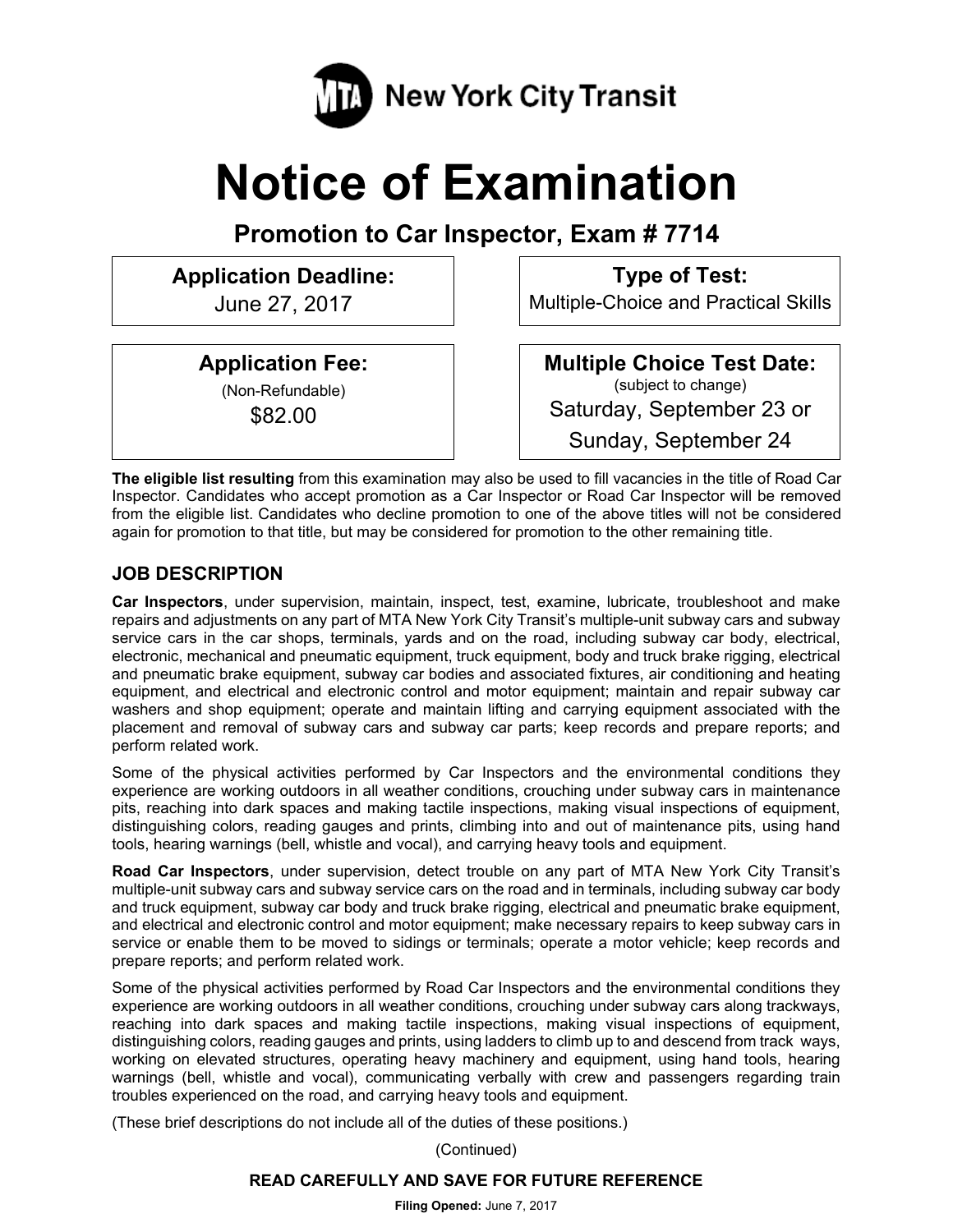## **JOB DESCRIPTION (CONTINUED)**

**Special Working Conditions**: Car inspectors and Road Car Inspectors may be required to work various shifts, including nights, Saturdays, Sundays, and holidays.

## **SALARY**

The current minimum salary for Car Inspectors is \$30.6228 per hour for a 40-hour week, increasing to \$36.0269 in the sixth year. The current salary for Road Car Inspectors is \$36.9552 per hour for a 40-hour week. These rates are subject to change.

## **ELIGIBILITY TO TAKE EXAMINATION**

This examination is open to each employee of MTA New York City Transit who on the **date of the multiple choice test:** 

- 1. Is permanently (not provisionally) employed in or appears on a Preferred List (see Note, below) for the title of Maintainer's Helper – Group B, in the Division of Car Equipment, and has been permanently employed in such title for not less than one year; or
- 2. Has, as a non-competitive Transit Electrical Apprentice, satisfactorily completed the 3-year Transit Electrical Apprentice program in subway car maintenance; and
- 3. Is not otherwise ineligible.

(Note: A "Preferred List" is a civil service list which is only for certain former permanent incumbents of the eligible title who have rehiring rights.)

This examination is also open to employees who were appointed to an eligible title pursuant to New York State Civil Service Law, section 55-a, and who meet all other eligibility requirements.

You are responsible for determining whether you meet the eligibility requirements for this examination prior to submitting the *Application*. If you do not know if you are eligible, check with **your department's Human Resources representative.** You may be given the test before we verify your eligibility. If you are marked "Not Eligible," your application fee will **not** be refunded and you will **not** receive a score.

This examination is **not** open to employees of MaBSTOA or MTA Bus Company, or to employees of any MTA agency other than MTA New York City Transit.

## **REQUIREMENTS TO BE PROMOTED**

**From the competitive title of Maintainer's Helper - Group B:** At the time of promotion, you must have completed your probationary period in the eligible title of Maintainer's Helper - Group B and you must be permanently employed in that title or your name must appear on a Preferred List for that eligible title. Additionally, you must have served permanently in the eligible title of Maintainer's Helper - Group B for at least one year. Time served prior to a break in service of more than one year will not be credited.

**From the non-competitive title of Transit Electrical Apprentice:** At the time of promotion, you must be employed at MTA New York City Transit.

**Driver License Requirement: (For Road Car Inspector promotion only**) At the time of promotion, you must have a motor vehicle driver license valid in the State of New York with no disqualifying restrictions that would preclude the performance of the duties of this title. If you have serious moving violations, a license suspension or an accident record, you may be disqualified. This license must be maintained for the duration of your employment. Some assignments may require a Class B Commercial Driver License.

**Medical Requirement:** Medical guidelines have been established for the position of Car Inspector. You will be examined to determine whether you can perform the essential functions of the position of Car Inspector. Medical guidelines have not been established for the position of Road Car Inspector. Where appropriate, a reasonable accommodation will be provided for a person with a disability to enable him or her to take the examination, and/or to perform the essential functions of these positions.

(Continued)

**READ CAREFULLY AND SAVE FOR FUTURE REFERENCE** 

**Filing Opened:** June 7, 2017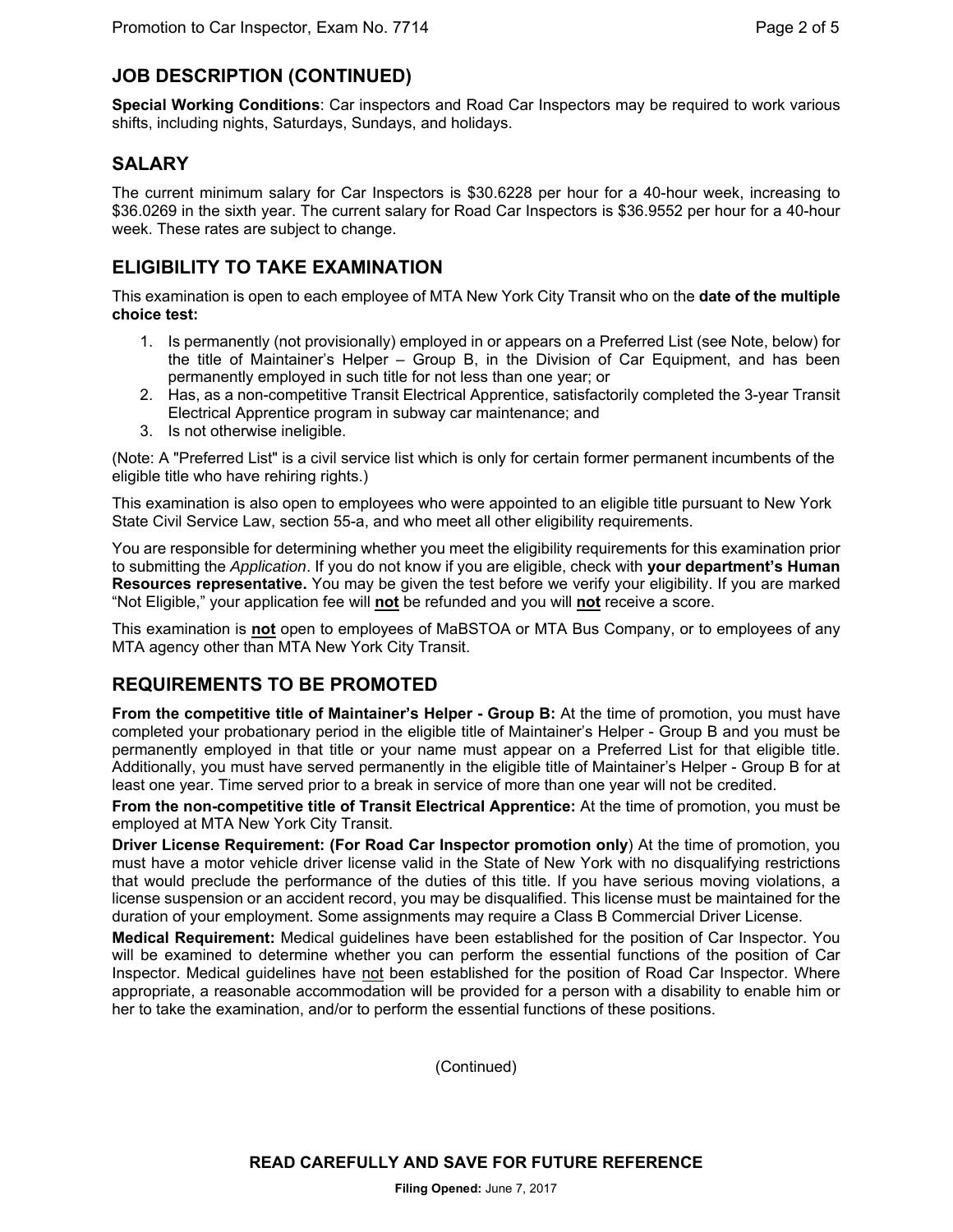## **REQUIREMENTS TO BE PROMOTED (CONTINUED)**

**Drug Screening Requirement:** You must pass a drug screening in order to be promoted, and if promoted, you will be subject to random drug and alcohol tests for the duration of your employment. Additionally, if you have tested positive on a drug or alcohol test or had a refusal to test during pre-employment or while employed by a Federal DOT-regulated employer during the applicable period, you must have completed the Substance Abuse Professional (SAP) process required by federal law in order to be promoted to these safety-sensitive positions.

## **HOW TO SUBMIT AN APPLICATION AND PAY THE APPLICATION FEE**

If you believe you meet the eligibility requirements, submit an application online by the last day of the application period unless you are requesting a Fee Waiver. Applicants who wish to request a Fee Waiver should refer to the "How to Submit an Application When Requesting a Fee Waiver" section below.

**Application Fee:** This fee is generally not refundable. Under special circumstances, you may be entitled to a refund. You should refer to the Department of Citywide Administrative Services ("DCAS") Exam Regulations to determine if you are entitled to a refund prior to requesting a refund. You can refer to the bottom of the last page of this Notice of Examination for instructions on how to obtain a copy of the DCAS Exam Regulations.

#### **Online Applications:**

- 1. Apply using the "BSC" employee portal at: www.mymta.info by the last day of the application period.
- 2. You must pay the application fee via payroll deduction. Applicants who request a fee waiver must apply by mail.
- 3. You will be sent a confirmation email after you complete your application and pay the application fee.

Computers with internet access are available on a limited basis at branches of the New York Public Library, the Brooklyn Public Library and the Queens Library to patrons with a valid library card.

## **HOW TO SUBMIT AN APPLICATION WHEN REQUESTING A FEE WAIVER**

Applicants who wish to request a Fee Waiver must obtain an *Application* in person at the MTA New York City Transit Exam Information Center as indicated below and must submit the *Application* and required forms by mail to the address in the Correspondence section below **by the last day of the application period.**

MTA New York City Transit will not accept applications in person. Additional information on requesting an application fee waiver is available with the *Application.* 

**MTA New York City Transit Exam Information Center**: Open Monday through Friday, from 9 AM to 3 PM, in the lobby at 180 Livingston Street, Brooklyn, New York. Directions: take the A, C, F, or R trains to the Jay Street-Metro Tech Station, or the 2, 3, or G train to the Hoyt Street Station.

## **ADMISSION LETTER**

An *Admission Letter* will be mailed to you about 10 days before the date of the multiple-choice test. If you do not receive an *Admission Letter* at least 4 days before the multiple-choice test date, you may obtain a duplicate letter at the MTA New York City Transit Exam Information Center (as indicated above). A paper copy of the *Admission Letter* is your ticket for admission to the multiple-choice test.

Employees **must** keep their official mailing address **up to date.** Only the address on file with the MTA Business Service Center will be used to mail correspondence, including the *Admission Letter.*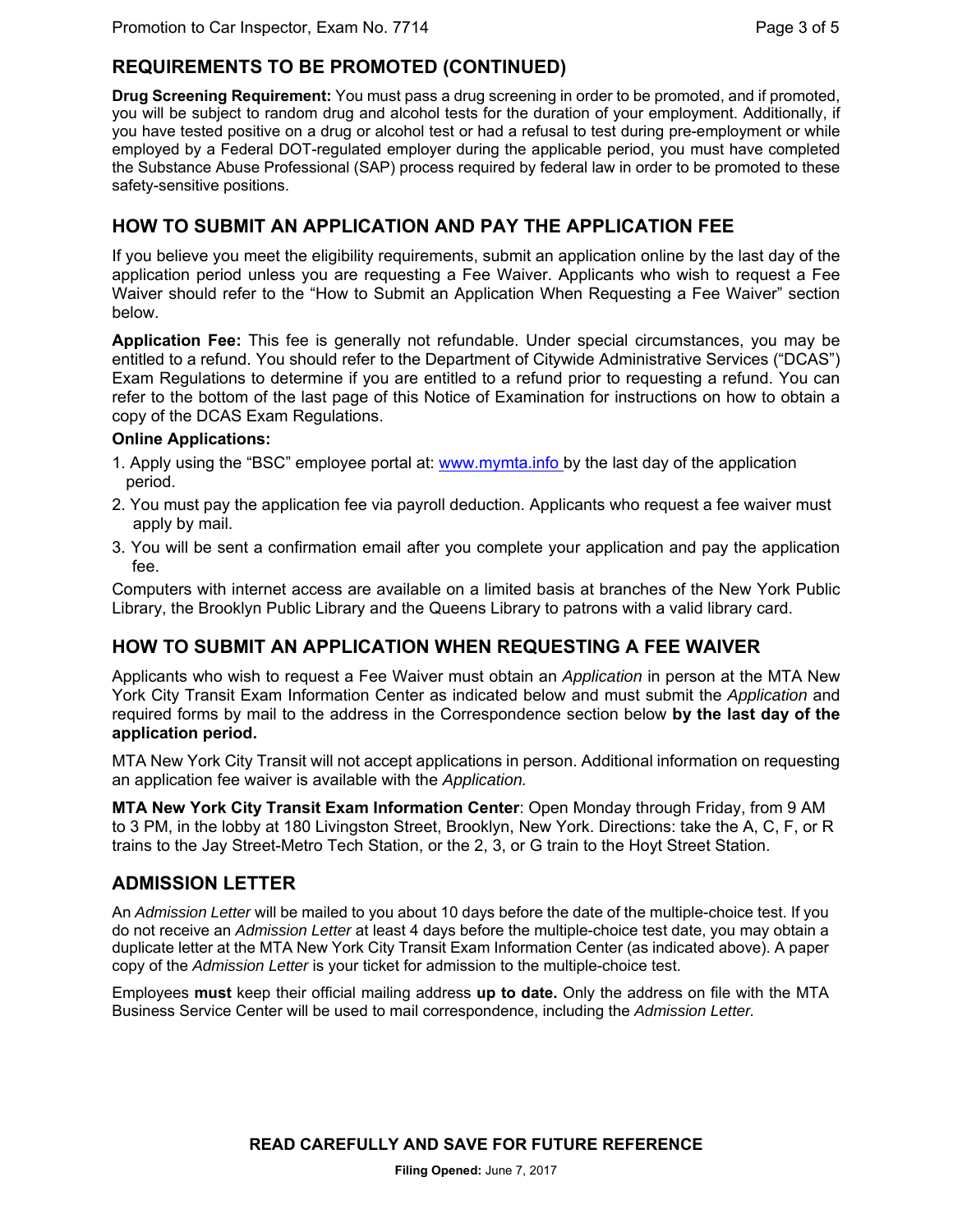## **THE TEST**

You will be given a qualifying multiple-choice test and a competitive practical skills test. You must achieve a score of at least 70% to pass the multiple-choice test and 65% to pass the practical skills test. Only those who pass the qualifying multiple-choice test will be called to take the practical skills test. Your score on the competitive practical skills test will determine 85% of your final score. Your seniority will determine the remaining 15%. You must pass the practical test to have your seniority credited. Your seniority score will be 70 plus ½ point for each three months of completed, continuous service with an agency under the jurisdiction of the Commissioner, Department of Citywide Administrative Services, in permanent competitive or non-competitive titles. Your service will be credited through the date of the test up to a maximum of 15 years. Time served prior to a break in service of more than one year will not be credited.

Veterans' or Disabled Veterans' Credit will be granted only to eligible passing candidates who request that such credit be applied. Veterans' or Disabled Veterans' Credit should be requested at the time of application, but **must** be requested before the date the eligible list is established. Claims for Veterans' or Disabled Veterans' Credit cannot be made once the eligible list is established.

The multiple-choice test may include questions on basic electrical theory; electrical, mechanical, pneumatic and hydraulic devices and components; proper selection and use of tools, instruments and materials; safe, proper and efficient work practices; reading and interpreting blueprints and drawings; performing job-related calculations; keeping records and other related areas.

The practical skills test may require you to perform tasks related to the installation, testing, maintenance and repair of electrical, electronic, electro-mechanical and pneumatic systems, including the selection and use of appropriate tools, materials and measuring devices; related mechanical work; reading and interpreting technical drawings; shop math; safe work practices and procedures; and other related areas.

## **TEST ADMINISTRATION GUIDELINES**

**Warning:** You are not permitted to enter the test site with cellular phones, beepers, pagers, cameras, portable media players, or other electronic devices. Calculators are permitted; however, they must be hand-held, battery or solar-powered, numeric only. Calculators with functions **other than** addition, subtraction, multiplication and division **are prohibited**.

Electronic devices with an alphabetic keyboard or with word processing or data recording capabilities such as planners, organizers, etc. are prohibited. If you use any of these devices in the building at any time before, during or after the test, you may not receive your test results, your test score may be nullified, and your application fee will not be refunded.

You may not have any other person, including children, present with you while you are being processed for or taking the test and no one may wait inside the test site while you are taking the test.

**Leaving:** You must leave the test site once you finish the test. If you leave the test site after being fingerprinted but before finishing the test, you will not be permitted to re-enter. If you disregard this instruction and re-enter the test site, you may not receive your test results, your test score may be nullified, and your application fee will not be refunded.

**Proof of Identity:** You must present your MTA New York City Transit employee identification card when you arrive to take the tests.

#### **THE TEST RESULTS**

If you pass the competitive multiple-choice test and the qualifying practical skills test and are marked eligible, your name will be placed in final score order on an eligible list and you will be given a list number. You will be notified by mail of your test results. If you meet all requirements and conditions, you will be considered for promotion when your name is reached on the eligible list.

**READ CAREFULLY AND SAVE FOR FUTURE REFERENCE**